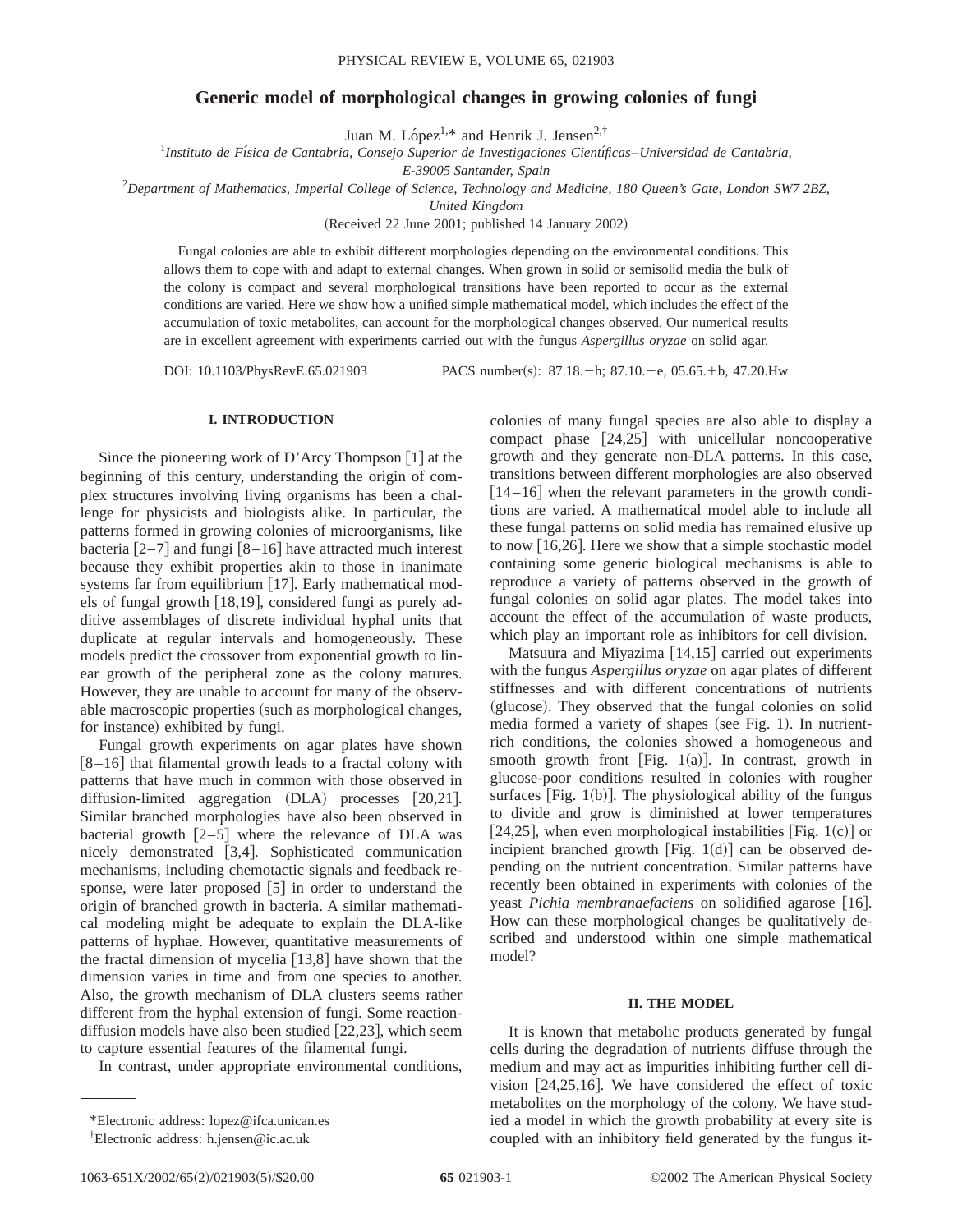

FIG. 1. Observed patterns of colonies of *Aspergillus oryzae* grown on solid medium  $(1.5 \text{ wt } \%)$  of a Czapek synthetic agar in 25 ml of sterile medium). Experiments were carried out in media with two different concentrations of nutrients: 0.1 wt % glucose for a nutrient-rich medium and 0.01 wt % glucose in nutrient-poor conditions. (a) Smooth colony 10 days after inoculation at 24  $^{\circ}$ C in a nutrient-rich medium. (b) Patterns 8 days after inoculation at  $24 \text{ °C}$ in a poor medium, where the colony developed a rough front.  $(c)$ After 30 days at  $18\text{ °C}$  in a rich medium, note the tip splitting dynamics and groovy structure of the colony associated with the existence of a morphological instability. (d) Prominent filamental patterns of a colony grown in a nutrient-poor medium after 35 days at 18 °C.

self. The model is defined on a two-dimensional lattice as follows. At time *t* a lattice site can be either *occupied* by a fungal cell or *vacant*. Two quantities are assigned to every site  $\vec{x}$  in the lattice: (1) the total age of the nearest neighbor cells  $A(\vec{x},t)$  of that site and (2) the field  $c(\vec{x},t)$  containing the concentration of waste products. The spread of inhibitors from a single cell situated at  $\vec{x}_0$  is modeled by means of a diffusion equation with a source:

$$
\frac{\partial c(\vec{x},t)}{\partial t} = D\nabla^2 c(\vec{x},t) + s\,\delta(\vec{x}-\vec{x}_0)\Theta(t-\tau_0),\tag{1}
$$

where  $\Theta$  is the step function  $[\Theta(u)=1$  for  $u\geq0$  and  $\Theta(u)$  $=0$  for  $u < 0$ ]. *D* is the diffusion constant of the metabolites, *s* is the inhibitor chemicals production rate, and  $\tau_0$  is the time at which the polluting cell at  $\vec{x}_0$  was created. The total density of waste products at any vacant site at time *t* is calculated by adding the contributions coming from every occupied site in the colony situated within a distance *d*.

Colony growth occurs because of the division of individual cells; thus only nearest neighbors of occupied sites have a chance of becoming occupied. We assume that the probability for a vacant site  $\vec{x}$  to be occupied in the next time step increases with the total age  $A(\vec{x},t)$  of the occupied nearest neighbors of that vacant site  $\vec{x}$ . Therefore, at every time step, we assign a growth probability  $P(\vec{x},t)$  to every vacant site  $\vec{x}$  given by

$$
P(\vec{x},t) = F[\theta A(\vec{x},t)\phi(c)],\tag{2}
$$

which depends on the two fields  $A(\vec{x},t)$  (total age of neighboring occupied sites) and  $c(\vec{x},t)$  (waste concentration) introduced above. In Eq.  $(2)$ , *F* is an arbitrary monotonically increasing function satisfying  $F(0)=0$  and  $F(\infty)=1$  (properties required for  $P$  to be a probability). The results do not depend on the detailed form of *F* and in the following we use  $F(x) = \tanh(x)$  for simplicity. The suppression of cell division due to the accumulation of metabolites is represented by  $\phi(c)$ , which is a decreasing function of the concentration of waste chemicals. In order to see a significant effect of the inhibitors, the decay of  $\phi$  with  $c$  must be sufficiently rapid. In the simulations we are presenting in this paper  $\phi(c)$  $= \exp(-c/c_0)$  was assumed,  $c_0$  being a concentration threshold above which the effect of inhibitors becomes important. Other simple functional forms may be used and similar patterns are obtained provided that  $\phi(c)$  decays rapidly enough. Finally, the external parameter  $\theta$  directly controls the growth rate and is associated with the food supply (media richer in nutrients correspond to larger values of  $\theta$ .

#### **III. RESULTS**

We carried out extensive simulations of the model. The simulations were performed on a two-dimensional triangular lattice with open boundary conditions, simultaneously updating Eqs.  $(1)$  and  $(2)$  in every time step. The position of the front is determined and the height  $h(x,t)$  at every column x is used to study the front dynamics. In order to mimic the experiments, the growth is initiated from a straight line of randomly occupied sites at  $h(x,0)=0$ . The dynamics of the growing front is characterized by the height fluctuations, which are measured by means of the front width over the total system of size *L*,  $W(L,t) = \sqrt{\langle (h - \langle h \rangle)^2 \rangle}$ . The use of other quantities to measure the width is helpful when instabilities or overhangs appear (for instance, the difference  $\text{Max}[h] - \text{Min}[h]$  between the maximum and minimum heights), and give similar results.

The model has two external parameters, namely, the growth rate  $\theta$  and the concentration threshold  $c_0$  for inhibitory effects. These are to be thought of as effective parameters and their relation to experimental variables such as temperature, concentration of nutrients, etc., may not be a simple one. It is to be noted that, if experimental conditions change, for instance in such a way that the absorption of inhibitors by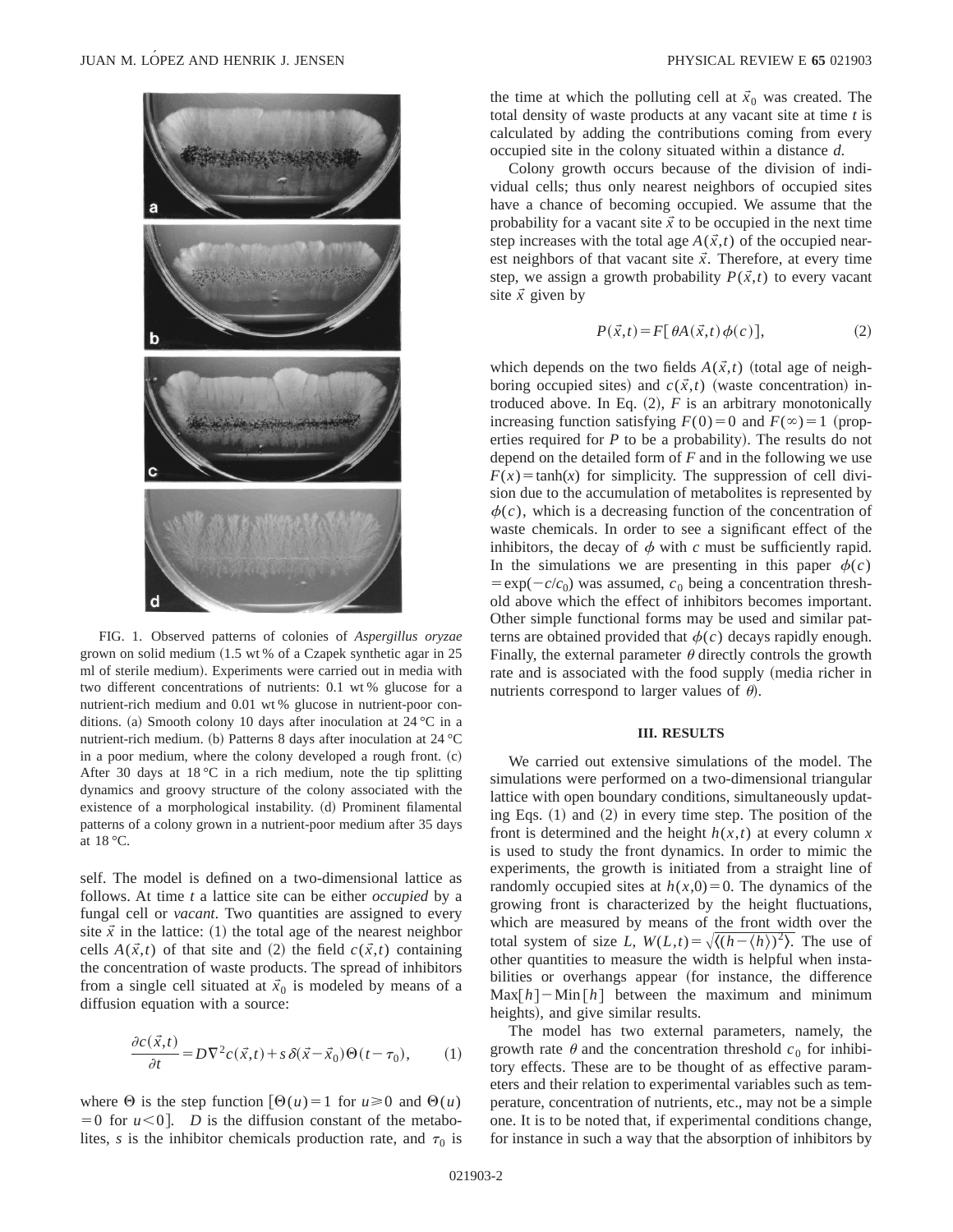

FIG. 2. Fungal patterns obtained by numerical simulation of the model on a triangular lattice of lateral size  $N = 500$ . Each front corresponds to the position of the colony surface at equal time intervals. When the threshold  $c_0$  is large ( $c_0$ =5.0), two different morphologies appear: the colony is (a) flat in a nutrient-rich medium,  $\theta$ =0.1, and (b) rough in the nutrient-poor case,  $\theta$ =0.01. For small values of the threshold  $c<sub>0</sub>$ , the colony exhibits a morphological instability as in (c) for  $c_0$ =1.0, or prominent filamental growth as in (d) for  $c_0$ =0.7. In the simulations shown, the production rate of toxic metabolites and the diffusion constant are fixed to *s*  $=0.05$  and  $D=1$ , respectively. Sites within a distance  $d=16$  are considered to calculate the concentration of inhibitors at any site.

the fungal cells is enhanced, the effect may be well represented by either a lower threshold  $c_0$  or a wider spread distance  $d$  (or even a combination of both).

We performed computer simulations of the model for different values of  $\theta$  and  $c_0$ . In the following we discuss the different front morphologies that are obtained depending on the values of these two parameters, and how they are related to experimental observations. In Fig. 2 we present a summary of the resulting numerical fungal patterns.

### **A. High threshold for inhibitory effects**

The first morphological transition occurs in the limit  $c_0$  $\rightarrow \infty$ , in which the inhibitors become irrelevant  $\left[\phi(c) \approx 1\right]$ . We found that the surface of the colony is flat  $[Fig. 2(a)]$ when inhibitors have little effect (for  $c_0 \ge 1$ ) and the medium is rich in nutrients. Conversely, the growth front becomes rougher and Eden-like  $[Fig. 2(b)]$  for a poorer medium. In fact, a quantitative measure of the roughness (see below) indicates that the fractal dimension of the front is  $1.5 \, [26]$  as in the Eden model  $[27]$ . These morphological phases are separated by a continuous phase transition at a critical value of  $\theta = \theta_c$ . For large growth rates (rich medium)  $\theta > \theta_c$  the front is flat,  $W \sim$  const. In contrast, if the growth rate is reduced below  $\theta_c$  (poor medium) the front becomes rougher



FIG. 3. Interface width of the front vs time in the rough phase ( $\theta$ =0.01) for different system sizes *L* = 16,25,32,50,64,75,100. The slope of the dashed line corresponds to the time exponent  $\beta$  $=0.24\pm0.02$ . In the inset the values of the width at saturation are plotted vs system size. The dashed line fits the data and gives the roughness exponent  $\alpha$  = 0.46 ± 0.05.

and exhibits the dynamical scaling behavior typical of a scale-free roughening process  $[28,27]$ . As can be seen in Fig. 3, in the rough phase the width grows like a power law *W*  $\sim t^{\beta}$  until a stationary regime is reached and  $W \sim L^{\alpha}$ , where *L* is the system size. Our determination of the time exponent  $\beta$ =0.24±0.02 and the roughness exponent  $\alpha$ =0.46±0.05 indicates that the model belongs to the Edwards-Wilkinson universality class  $[29]$  in this phase. The computation of the roughness exponent  $\alpha$  allows us to determine the fractal dimension  $D_f$  of the front through the relation  $D_f = 2 - \alpha$  $\approx$  1.54, which is consistent with Eden-like growth. This morphological transition from rough to flat growth has recently been studied in detail by us  $[26]$  for a much simpler version of this model, which corresponds to the limit  $c_0 \rightarrow \infty$ . We found that  $\theta_c = 0.183 \pm 0.003$  in the limiting case of  $c_0 = \infty$ . When approaching the roughening transition from the rough phase ( $\theta < \theta_c$ ) to the flat phase ( $\theta > \theta_c$ ), a diverging correlation length  $\xi \sim |\theta - \theta_c|^{-\nu}$  appears. The critical exponent was found to be  $\nu=1.10$ . At the phase transition the scaling exponents can be calculated by mapping the problem onto directed percolation (see Ref.  $[26]$  for further details). Experimental realizations of transitions from a flat to a rough front can been observed in the Matsuura and Miyazima experiments shown in Figs.  $1(a)$ – $1(b)$ . As our model predicts, the richer the medium the flatter the front.

### **B. Low threshold for inhibitory effects**

If the effect of toxic inhibitors on the fungus is enhanced, further interfacial instabilities in the front appear. Lower temperatures are less favorable for the physiological activity of the fungus  $[24,25]$  and its capacity to divide. One can model this effect by a smaller threshold  $c_0$  for the inhibition of cell division. One can observe [Fig. 2(c)] that, as  $c_0$  is decreased, deep grooves and overhangs develop in the colony and some regions with high concentration of inhibitors are eventually surrounded by the colony front. The presence of unstable growth dynamics can be realized by the appearance of an extremely rapid (exponential) growth of the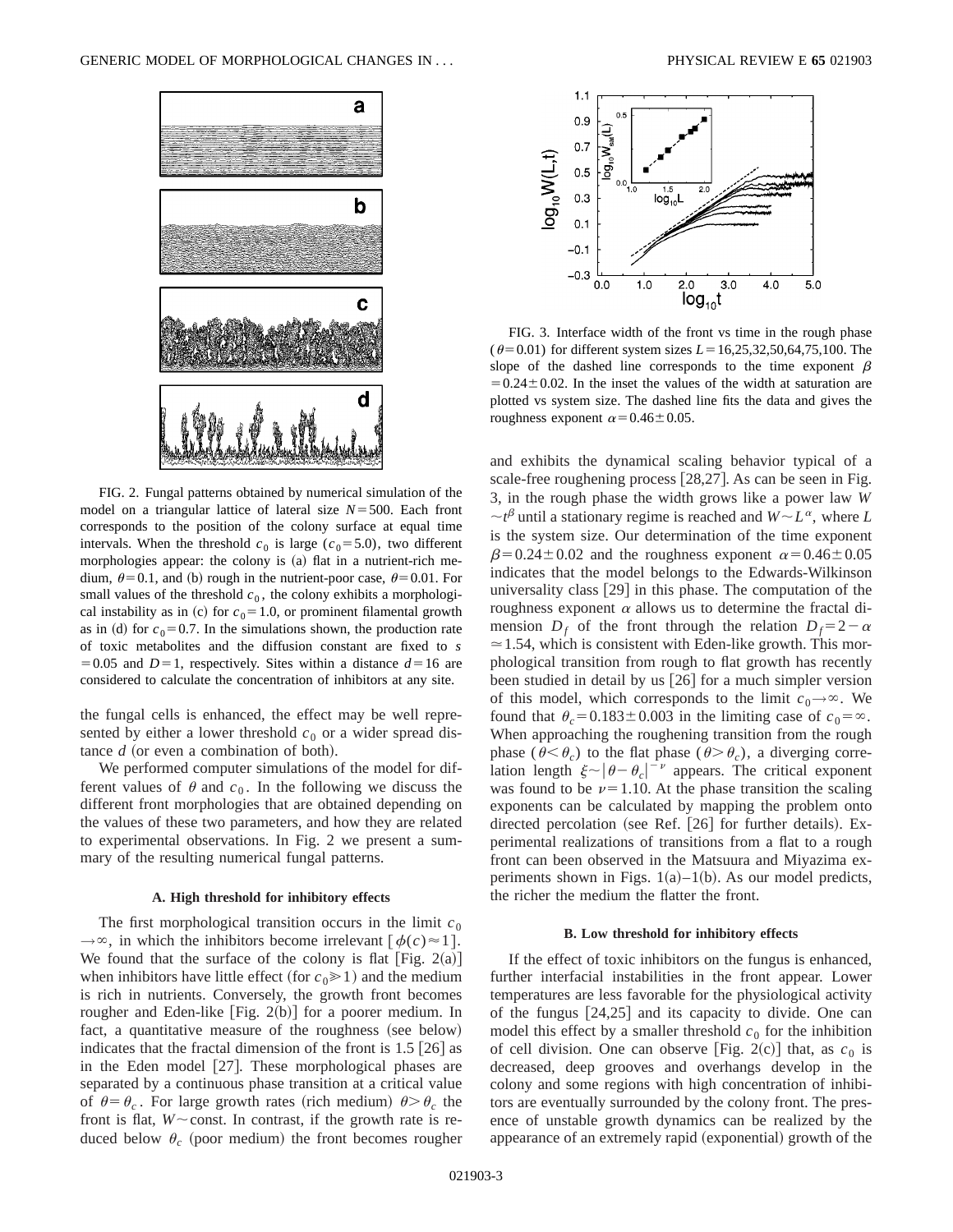

FIG. 4. Time behavior of the interface width in the rough (solid line) and unstable phases (dashed line). Note the change from power law behavior  $W(t) \sim t^{\beta}$  to exponential growth  $W(t) \sim \exp t$  in the unstable case. The dotted lines are to guide the eye and have slopes 0.25 and 1. The system size was  $L = 500$ . The external parameters are  $\theta$ =0.01 and  $c_0$ =5 (rough phase) and  $\theta$ =0.01 and  $c_0=1$  (grooved phase), corresponding to Figs. 2(b) and 2(c), respectively.

interface width  $W(L,t)$  in this regime, as shown in Fig. 4. This regime is to be compared with the patterns observed in the experiments [Fig.  $1(c)$ ].

Finally, in the worst of the situations, the growth becomes very localized and only the dominant filaments branch out into the empty medium [Fig. 2 $(d)$ ]. This is due to the building up of extremely high concentrations of waste products in some regions that the fungus cannot invade any longer. There is qualitative agreement with the experiment shown in Fig.  $1(d).$ 

The four major morphological phases are summarized in the qualitative phase diagram in Fig. 5. The solid line that separates the rough from the flat phase in Fig. 5 has recently been shown to be a nonequilibrium continuous phase transition and can be mapped into directed percolation  $[26]$ . However, we were unable to find a sharp transition between the remaining phases.

#### **IV. DISCUSSION**

Our results indicate that the morphologies generated during the growth of fungal colonies on solid agar can be modeled by taking into account  $(1)$  the building up of a concentration of waste inhibitors in the medium and  $(2)$  the provision of nutrients. We have studied a simple model which allows us to understand the interplay between these two mechanisms. The morphological transformations that we have found can be compared with recent experiments on pattern formation in fungal growth.



FIG. 5. Sketch of the phase diagram showing the different morphologies observed in the model. The solid line corresponds to the continuous phase transition studied in Ref.  $[26]$ .

In our model, a constant growth rate  $\theta$  has been assumed. The effect of the exhaustion and diffusion of nutrients can be modeled by replacing  $\theta$  by a diffusive field, which is depleted at a certain rate at sites occupied by fungal cells. This would have a major impact on the front dynamics as the front will eventually stop growing because of agar exhaustion.

Our model approach to pattern formation in fungal colony growth is stochastic and includes in a natural way the random nature of cell division. This together with the accumulation of inhibiting chemicals produces some of the different morphological phases observed in experiments. This is in contrast to other existing models based upon nonlinear diffusion, in which evolution is deterministic and patterns arise from nonlinear instabilities. They represent a different level of description of the same phenomena. Both types of model coexist at different levels of description.

Finally, while our model can account for the morphological changes observed in some fungi growing in agar culture, we should mention that this model may not be appropriate for describing the morphological patterns observed in other fungal species. Our results compare well with the fungus *Asperqillus oryzae* which, like many members of this genus (and also the genus *Penicillum*), forms dense colonies that expand only very slowly and seem to be self-inhibitory.

## **ACKNOWLEDGMENTS**

The authors are in debt to S. Matsuura for kindly providing us photographs of his experiments. We thank T. Sams for useful discussions on his work and M. J. Carlile, S. Matsuura, and E. Calle for helpful comments and correspondence. This work was supported by a grant from the European Commission (Contract No. HPMF-CT-99-00133).

- [1] D'Arcy Thompson, *On Growth and Form*, reprint of 1917 ed. (Cambridge University Press, (Cambridge, England, 1997).
- @2# A. L. Cooper *et al.*, Proc. R. Soc. London, Ser. B **175**, 95  $(1970).$
- @3# H. Fujikawa and M. Matsushita, J. Phys. Soc. Jpn. **58**, 3875

 $(1989).$ 

- [4] M. Matsushita and H. Fujikawa, Physica A **168**, 498 (1990).
- [5] E. Ben-Jacob *et al.*, Nature (London) **368**, 46 (1994).
- @6# T. Matsuyama and M. Matsushita, in *Fractal Geometry in Biological Systems*, edited by P. M. Iannaccone and M. Khokha